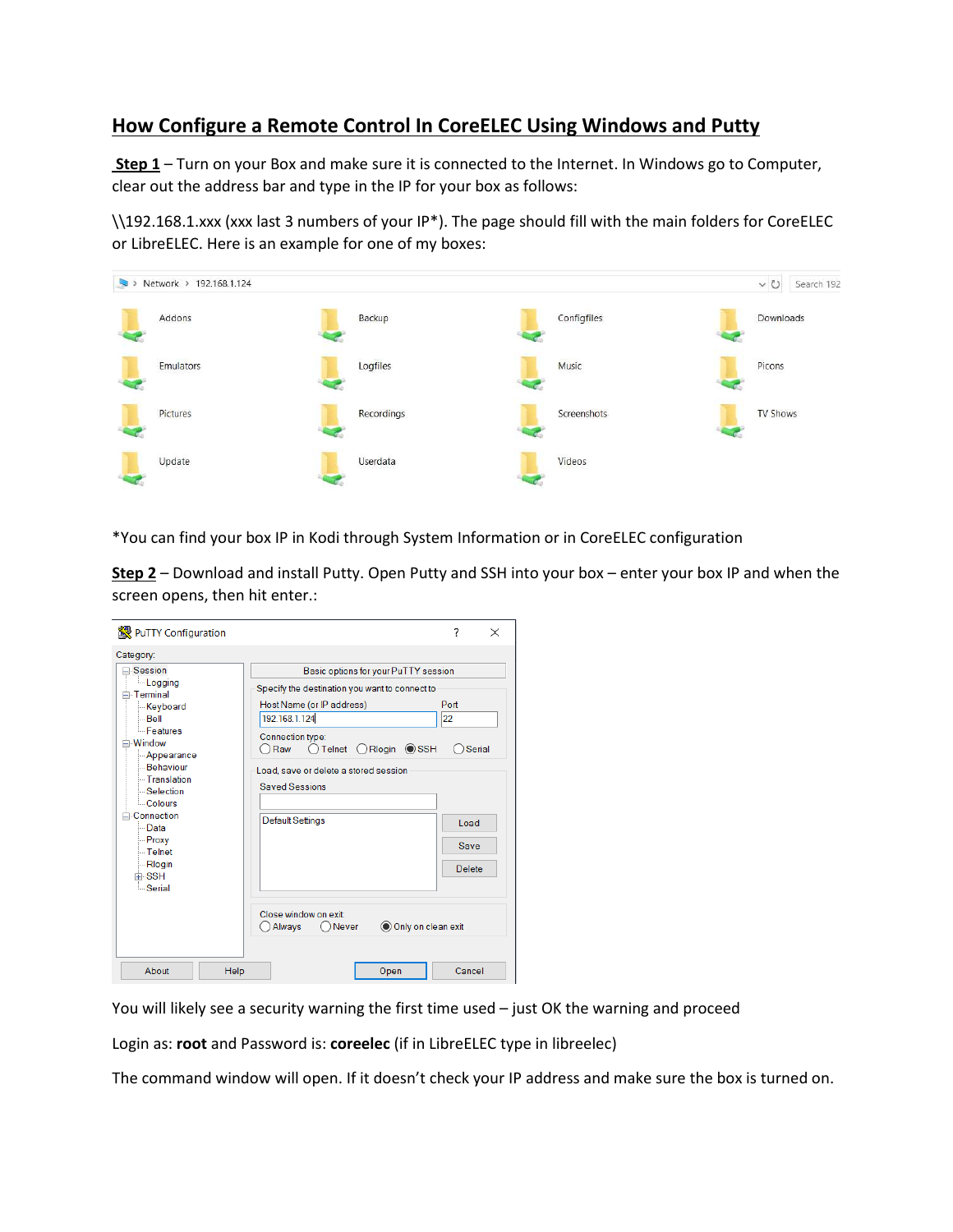

Type the following in after CoreELEC $\sim$  #

systemctl stop kodi (wait for cursor to reappear)

systemctl stop eventlircd (wait for cursor to reappear)

**Step 3 -** Next you need to open your ir-keytable to scan for remote codes. In SSH (putty) type the following in after CoreELEC~ # and enter

ir-keytable –t

Start to press the buttons on **your** remote and record each scan code in notepad on your computer. Scancode will look like the first column – ie: 0x8051.

Example (no spaces between keys):

# table aboxa2, type: NEC

0x8051 KEY\_POWER

0X8026 KEY\_UP

0X8028 KEY\_DOWN

0X8025 KEY\_LEFT

0X8027 KEY\_RIGHT

0X801b KEY\_BACK

0X800d KEY\_OK

0X8056 KEY\_VOLUMEDOWN

0X804e KEY\_VOLUMEUP

0X804d KEY\_MUTE

Now take all the codes and assemble them in Notepad or Notepad++ so that they are similar to the above table and specific to your box. When creating your key map in Notepad make sure to add your box description to the top line: - # table yourboxdescription, type: NEC

Save your map file with the box: description – i.e. aboxa2.txt – **use your own box description**.